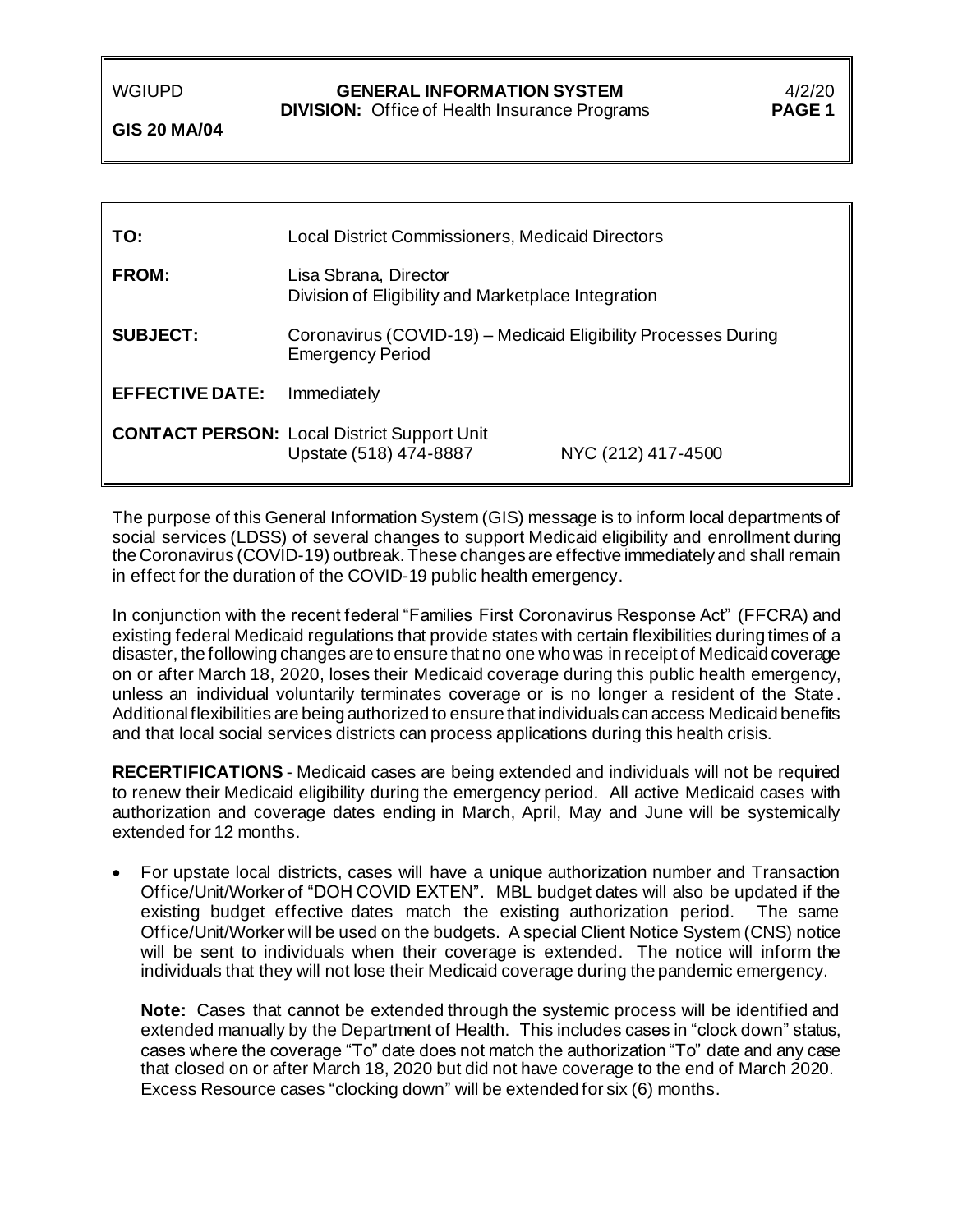## WGIUPD **GENERAL INFORMATION SYSTEM** 4/2/20<br>**DIVISION:** Office of Health Insurance Programs **PAGE 2**

### **DIVISION:** Office of Health Insurance Programs

**GIS 20 MA/04**

The upstate "Enroll in MCR" notice (informing individuals to apply for Medicare) will be suppressed and the closing process will be suspended. In addition, the Asset Verification System (AVS) process will be suspended.

- In New York City, all active cases will also be extended. No Medicaid case will be closed for failure to renew or failure to provide documentation. Any case that is closed for failure to renew or failure to provide documentation that had Medicaid coverage on or after March 18, 2020 will be re-opened and coverage restored to ensure no gap in coverage. Renewals will be extended for 12 months.
- The Department's Office of Health Insurance Programs, Third Party Health Insurance Unit, will extend MIPP and HIPP payment lines for extended cases. Districts must extend BICS payment lines.
- Former SSI cash cases and any discontinued Temporary Assistance/Medicaid cases that require a separate Medicaid eligibility determination will have Medicaid coverage extended. No renewal is required to be sent at this time and no redeterminations are required at this time.
- Recertifications that are returned to the district are not required to be processed. If a district does process a recertification or reported change, it is important to note that Medicaid coverage as it existed on or after March 18, 2020 must be maintained and cannot be decreased or discontinued throughout the duration of this emergency. This includes maintaining coverage for an individual who may otherwise age out of a Medicaid eligibility group (e.g., turning age 65). If an individual informs the district of a change that results in an increase in Medicaid coverage, the district is required to process the change. During this emergency, local districts should not increase an individual's spenddown liability as that is a reduction in coverage.
- Individuals in the Medicaid Buy-In Program for Working People with Disabilities who have experienced job loss as a result of the COVID-19 emergency must be given a grace period due to loss of work. If applicable, the grace period should be extended for six (6) additional months.
- Individuals who move to another county should continue to be transitioned to the new county using the *Luberto* process.
- Individuals participating in the Excess-Income or Pay-In program who met their spenddown in March will have coverage extended for six (6) months. Individuals who have a spenddown and have been unable to submit a bill or payment due to the COVID-19 emergency should contact their local district. When contacted, districts should authorize coverage for such individuals for six (6) months and maintain a list of these cases.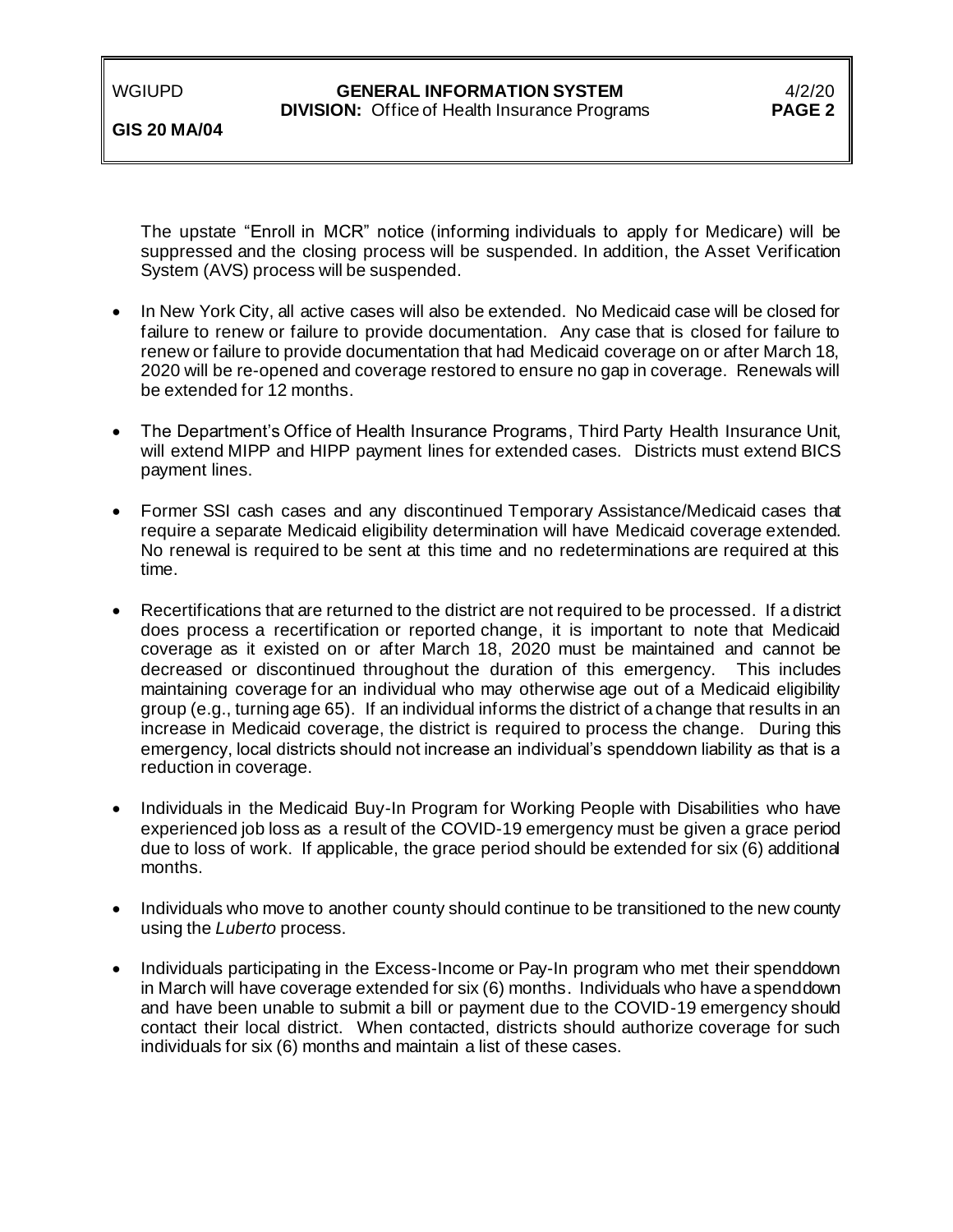#### WGIUPD **GENERAL INFORMATION SYSTEM** 4/2/20  **DIVISION:** Office of Health Insurance Programs **PAGE 3**

**GIS 20 MA/04**

If a renewal, notice or other correspondence is returned to a district with no forwarding information, the district must maintain coverage for the case for the duration of this emergency. Medicaid should not be discontinued due to whereabouts unknown.

## **TRANSITION OF CASES TO AND FROM NY STATE OF HEALTH (NYSOH)**

- Effective April 2020, upstate transitions from WMS to NYSOH will be suspended. Any case transitioned with WMS coverage ending in March, where the individual did not gain Medicaid coverage through NYSOH, will have Medicaid coverage re-opened on WMS and extended. The Department of Health will be responsible for the transactions to restore coverage, if applicable.
- For NYC transition cases from WMS to NYSOH, any individual transitioned to NYSOH who does not gain Medicaid coverage through NYSOH will be re-opened with coverage on WMS. Downstate WMS staff will restore coverage, if applicable.
- The monthly referrals to WMS of individuals turning age 65 with active Medicaid coverage on NYSOH were suspended on March 19, 2020. However, referrals for those turning age 65 may be sent to districts on a daily referral basis due to different NYSOH trigger identifiers. This should be a much smaller volume of individuals for districts to process. Other referrals from NYSOH to WMS will continue at this time, including "HX Facility" referrals for individuals who require long term care services and supports. Districts are to continue to authorize coverage on WMS using the appropriate transition reason code. Cases with an authorization and coverage end date in March, April, May or June will be extended. Coverage must be maintained throughout the emergency period.

## **MEDICAID APPLICATIONS**

- **Self-attestation** Districts must allow self-attestation for all eligibility criteria*,* except for immigration/identity status (see below for citizenship and immigration status). This includes when processing an initial application, a request for increased coverage and redeterminations.
	- Citizenship and Immigration Status If citizenship is not verified through the data match with the Social Security Administration or immigration/identity status documentation is necessary to complete a determination of eligibility, coverage should be authorized, if the individual is otherwise eligible. The individual should be granted a 90-day reasonable opportunity period to provide such documents; if this emergency period has not ended and supporting documents have not been received at the end of the reasonable opportunity period, coverage should be extended for a second 90-day period.

Districts should continue to follow procedures outlined in 10 OHIP/ADM-8 to give a reasonable opportunity period to consumers who are attesting to be U.S. Citizens. For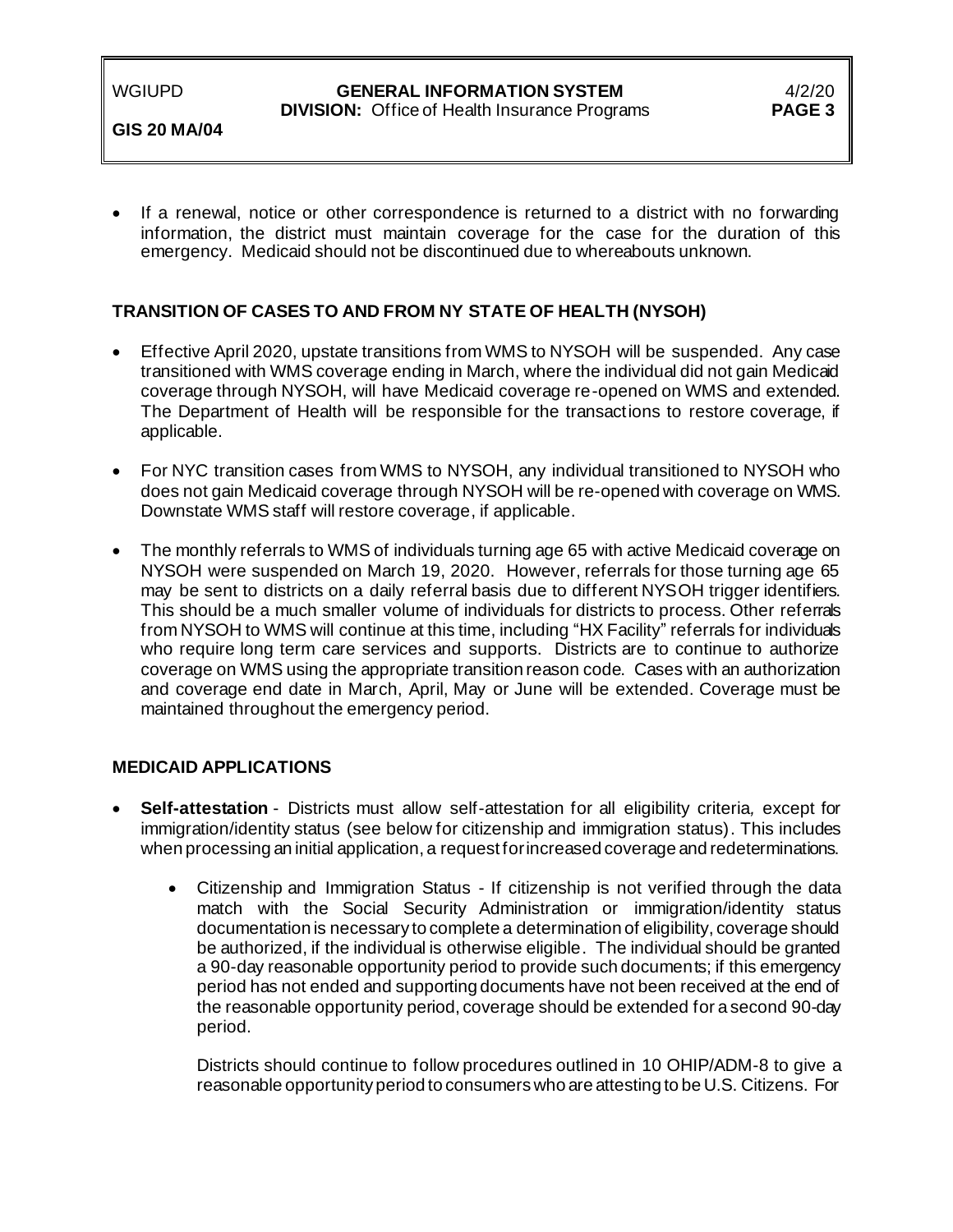**GIS 20 MA/04**

## WGIUPD **GENERAL INFORMATION SYSTEM** 4/2/20<br>**DIVISION:** Office of Health Insurance Programs **PAGE 4**

**DIVISION:** Office of Health Insurance Programs

consumers who are not able to provide documentation of their immigration status when their application is submitted, the reasonable opportunity status should be authorized in the following manner.

#### Upstate:

- o Use opening reason code H2W with notice indicator "N" so a notice is not produced systematically. A manual notice will need to be sent;
- $\circ$  Authorization and coverage period will be current month plus four (4) months;
- o Worker must enter RVI code 6 (Transfer from NYSOH);
- o ACI code must be Z; and
- o State/Federal Charge code must be 67.

Cases opened with reason code H2W will be put into a renewal period after approximately one month. However, the cases will be extended during the emergency period, as described above.

#### New York City:

- o Use opening reason code D20 (NYC will be notified when this code is in production);
- Authorization and coverage will be 12 months. However, cases will be put in a renewal cycle earlier, as necessary, after the emergency in order to obtain documentation; and
- o ACI code will be left blank.
- Nursing home cases Individuals applying for Medicaid coverage of nursing home care can attest to income and resources during this emergency. This includes attesting to any transfer of assets in the look-back period. The Access NY Supplement A (DOH-5178A) must be completed. Districts may also accept attestation that an applicant has named the State as beneficiary of any remainder interest in an annuity in order to determine eligibility; however, proof / document submission of this will be required at renewal.
- **Application Signatures** During this period, for individuals in hospitals or nursing homes, the Access NY application (DOH-4220-I) and/or Supplement A (DOH-5178A) can be signed by someone acting on the individual's behalf . If a signature on the application cannot be obtained from the applicant/recipient (A/R) or the A/R's spouse, Attachment I to 17 ADM-02, "Submission of Application on Behalf of Applicant" DOH-5147 (MAP-3044 for NYC A/Rs), must be signed by the person signing and submitting the application and must accompany the application. In Section C of the DOH-5147 (Reason for Submission/Section II of the MAP-3044) "COVID-19" should be noted if the A/R cannot sign the form due to access issues. All information must be completed on the application. If a signature can be obtained from the applicant/recipient, Section D (Authorization to Apply for Medicaid on Applicant's Behalf) of the DOH-5147 form should be signed by the A/R authorizing another person or the facility to apply on behalf of the individual.

Aged, Blind and Disabled (ABD) Facilitated Enrollers (FE) who are unable to assist individuals in person during this time will be following a similar process with one exception: the DOH-5147 form (or MAP-3044 form) will be signed by the applicant authorizing the ABD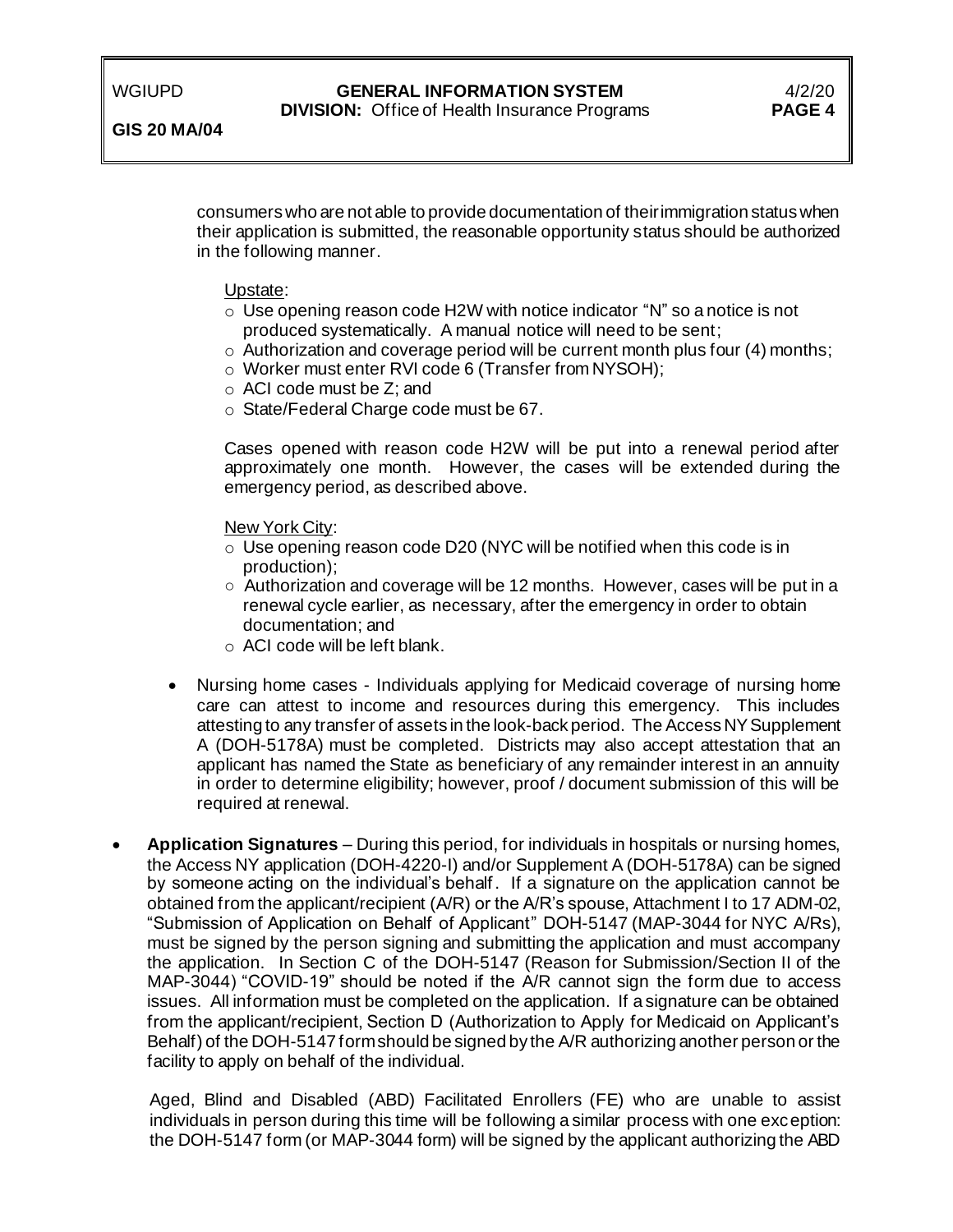| WGIUPD |  |  |
|--------|--|--|
|        |  |  |

**GIS 20 MA/04**

FE to sign and submit the application on behalf of the individual. The DOH-5147 must be submitted with the application.

• **Information Needed to Process the Application** - During this period, if an application or Supplement A is missing required information, the district should contact the applicant, authorized representative or the person submitting the application on behalf of the applicant, if applicable, by email or telephone to obtain the necessary information. The district does not need to receive the information in writing and can accept information verbally. The eligibility staff should note in the case record any information obtained by phone and make a notation in the case record that information was received verbally due to COVID-19 circumstances.

If after three (3) attempts, the local district is unable to contact the individual, the individual's authorized representative or the person who submitted the application on behalf of the applicant (including when no response is received from an email contact), the local district must send a written request to the individual and the authorized representative or person submitting the application on behalf of the applicant, for the missing information. The request sent must include a response due date of no less than 10 days. Information concerning how the missing information can be given to the district by telephone and/or email must be included in the letter sent requesting the information.

- **Conditions of Eligibility** With the closure of businesses and reduced government workforces during this period, the following conditions of eligibility are being waived.
	- Individuals turning age 65 must not be required to apply for other benefits as a condition of eligibility, including but not limited to Medicare and Social Security benefits.
	- Referrals for Veterans Benefits are suspended.
	- Applicants with an absent parent must not be referred to child support and will not be required to comply with child support requirements as a condition of Medicaid eligibility.
	- Individuals with available Third Party Health Insurance will not be required to provide information concerning available insurance and local districts are not required to make new cost effective determinations for possible reimbursement if sufficient information is not available. If an individual provides information about insurance coverage that has terminated, the district should end the coverage or forward the information to [TPL@health.ny.gov](mailto:TPL@health.ny.gov) and the TPHI unit will take the appropriate action.
	- For retirement accounts and annuities, districts may accept attestation of the amount currently received.
- **Pending Reports** Due to the limited ability of many consumers to provide documentation in response to a request at this time, no documentation should be requested based on reports received after March 1, 2020 of failed verification of Social Security numbers or in response